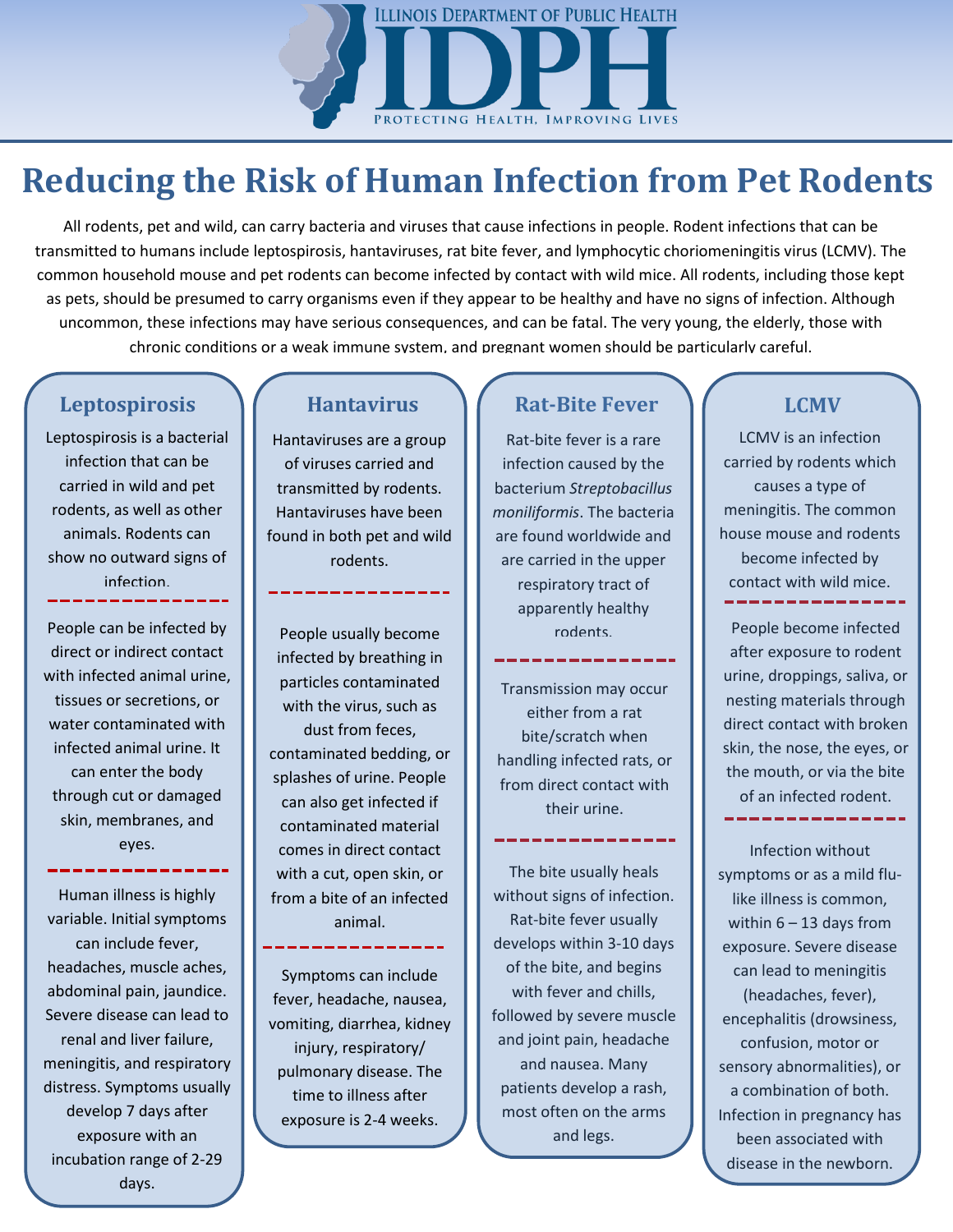It is important for people who keep pet rodents as companion animals be aware of the early symptoms of these infections because early diagnosis and treatment are important to prevent development of severe disease. If a rodent bites you, the bite wound should be promptly cleaned and disinfected before being covered by a waterproof bandage. There is no vaccine for any of these infections, therefore the only way to prevent infection is through careful attention to hygiene practices and avoiding exposure to infected animals. Leptospirosis and rat bite fever can be treated with antibiotics, but there are no specific drugs to treat the other infections.

**How Are These Infections Passed To People?**

**Should pregnant women be concerned?**

Infections may be acquired from animal bites, contact with rodent urine, droppings, or bedding materials, and breathing in rodent dander, dried droppings and urine, or dust from contaminated bedding materials.

The risk of infection from pet rodents is generally low. Remember to keep your pet rodent in a separate part of the home and ask another family member or friend to clean the cage and care for the pet. Avoid prolonged stays in the room where the rodent is kept. Additionally, pregnant women should avoid contact with wild rodents.



Always supervise children to ensure they do not put the pet rodent or objects that it has been in contact with near their mouths. Ensure children wash their hands thoroughly with soap and water immediately after handling the pet. Closely supervise young children when cleaning cages, and make sure they wash their hands immediately after handling rodent cages or bedding.

### **How to Reduce the Risk of Infection**

- $\cdot$  Keep rodent cages clean and remove soiled bedding often.
- ❖ Always wash your hands thoroughly with soap and water immediately after handling your rodent or cleaning their cage or any other materials such as bedding, toys, etc. Be especially careful to immediately clean your skin thoroughly if you get rodent urine directly on your skin.
- $\clubsuit$  Do not kiss pet rodents or hold them close to your face.
- Cover cuts, scratches, or sores with a waterproof bandage before handling animals and thoroughly clean and cover any cuts or abrasions received while handling the animal.
- Reep your pet rodent out of rooms where food is prepared and eaten, and limit the parts of the house where it is allowed to roam freely.
- Do not use kitchen sinks for washing cages or equipment. If you use a bathroom sink, shower, or bathtub, it must be cleaned thoroughly with disinfectant afterwards.
- Wash any contaminated bedding or clothing with laundry detergent on a very hot wash if you see any rodent urine or droppings on them.
- $\clubsuit$  These infections can be acquired by your pet through contact with wild rodents. Vermin control measures may be needed to minimize contact of your pets with wild species.
- $\div$  Clean the cage in a well-ventilated area or outside.
- $\div$  Use of a suitable face mask and gloves when cleaning animal housing is recommended.
- $\clubsuit$  Do not keep pet rodents in the bedroom and where possible, house them in a well ventilated and sunlit room.